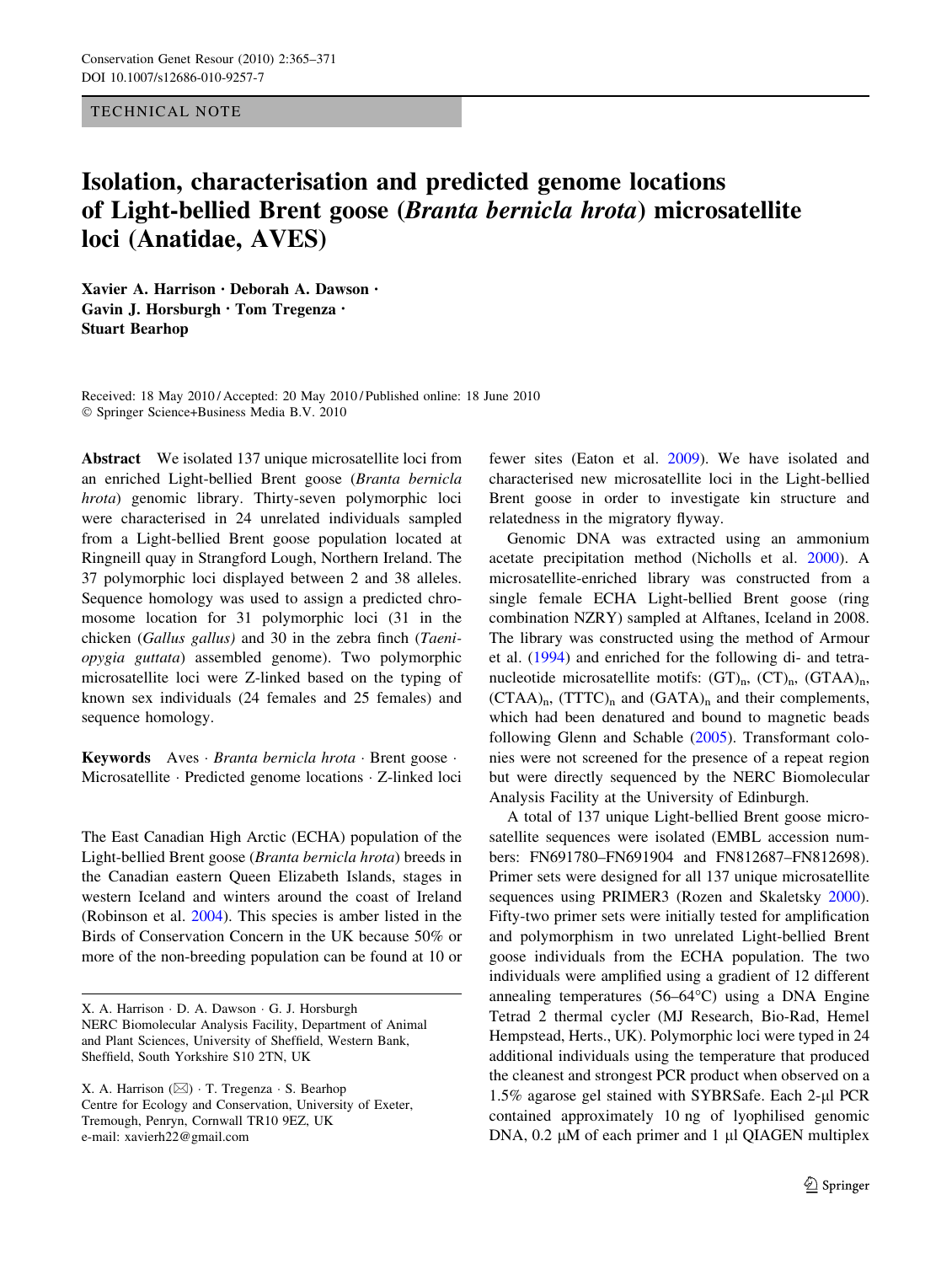<span id="page-1-0"></span>

| Table 1 |          |                                     | Characterisation of 37 polymorphic microsatellite loci in the Light-bellied Brent goose, Branta bernicla hrota (Anatidae, Aves) |                                                                  |                                              |                                    |                 |                 |       |             |                          |                              |                                    |                                         |
|---------|----------|-------------------------------------|---------------------------------------------------------------------------------------------------------------------------------|------------------------------------------------------------------|----------------------------------------------|------------------------------------|-----------------|-----------------|-------|-------------|--------------------------|------------------------------|------------------------------------|-----------------------------------------|
| Locus   | EMBL     | Repeat<br>$\mathop{\rm moit}$       | Primer sequence $(5'-3')$                                                                                                       | $\Gamma_{\rm a}$<br>$\varGamma_{\!\scriptscriptstyle\mathrm{m}}$ | Multiplex/<br>Fluoro<br>Label $(\mathbb{F})$ | Expected/<br>Observed<br>size (bp) | $\overline{r}$  | ⋖               | $H_0$ | $H_{\rm E}$ | $P_{\rm HWE}$            | Est. null<br>allele<br>Freq. | Predicted<br>genome<br>location    | $\cal E$ value<br><b>BLAST</b>          |
| Bbh011  | FN691790 | $\mathrm{(GT)_{10}}$                | F 6FAM-CAAATCTTGCCCACCCTAAC<br>R CCAGGGCTACCTCAGCAG                                                                             | $\pmb{\mathcal{S}}$<br>59.43<br>59.52                            | <b>UNED</b>                                  | $204 - 212$<br>$210\sqrt{ }$       | $\overline{24}$ | 4               | 0.70  | 0.62        | 0.61                     | $-0.07$                      | Gga13, 9487155<br>[gu13, 2779170   | $4.50E - 20$<br>$1.20E - 42$            |
| Bbh018  | FN691797 | $(AC)_9$<br>$(AT)_{7}$              | F HEX-ATTGCTCTGGCAAGCAGATAC<br>R AGTGTTGGGACAGGATGGAC                                                                           | $\infty$<br>59.49<br>59.82                                       | $\mathbf{I}$                                 | $235 - 257$<br>250/                | $\overline{24}$ | 5               | 0.45  | 0.57        | 0.16                     | 0.12                         | [gu1, 105882799<br>Gga1, 98546576  | $2.00E - 23$<br>$\mathring{\circ}$      |
| Bbh021  | FN691800 | $(ATAG)_{7}$                        | F 6FAM-TGAGGAAGACAAATGTAATGGGATG                                                                                                | 58<br>63.31                                                      | <b>I/PET</b>                                 | 207/                               | $\overline{24}$ | $\circ$         | 0.71  | 0.70        | 0.86                     | $-0.02$                      | Gga1, 96062895                     | $3.90E - 13$                            |
|         |          | $(ATAG)_3$<br>(TAG)                 | R AAATATGAAATCITTCCAAGTCTCTGC                                                                                                   | 63.36                                                            |                                              | 194-214                            |                 |                 |       |             |                          |                              | Tgu1, 66914171                     | $4.00E - 22$                            |
| Bbh027  | FN691806 | $\rm{(ATCT)_{13}}$<br>$\rm{(AT)_2}$ | F 6FAM-TCCAGACAGACATTGAAAGAGTGAGTAAG<br>R GCATGAAGCCCAGTCCATTG                                                                  | $\mathcal{O}$<br>64.25<br>63.87                                  | 2/PET                                        | 362-386<br>374/                    | $\overline{24}$ | $\circ$         | 0.75  | 0.77        | 0.92                     | $-0.01$                      | Gga2, 150488838<br>Tgu2, 151721189 | $6.00E - 46$<br>$\mathbf{C}^*$          |
|         |          | $(TAT)_2$                           |                                                                                                                                 |                                                                  |                                              |                                    |                 |                 |       |             |                          |                              |                                    |                                         |
| Bbh029  | FN691808 | $(GGAGA)_{5}$<br>$(GAGAA)_{5}$      | <b>IATCAGGTAAATGG</b><br>GC<br>F HEX-GAGAAAGGCAAAG<br>R GCAGCTTCACATCCTCT                                                       | 58<br>63.38<br>63.42                                             | 1/6FAM                                       | 370-478<br>398/                    | $\overline{24}$ | 27              | 1.00  | 0.98        | 0.69                     | $-0.02$                      | Tgu5, 49727935<br>Gga5, 50901191   | $3.00E - 08$<br>$\mathring{\mathbb{C}}$ |
|         |          | $(GAGAA)_{16}$<br>$\widetilde{A}_2$ |                                                                                                                                 |                                                                  |                                              |                                    |                 |                 |       |             |                          |                              |                                    |                                         |
| Bbh031  | FN691810 | (CTATT) <sub>9</sub>                | F 6FAM-TTGAAGGTTCCTTCCAACTGAG                                                                                                   | $\mathcal{O}$<br>60.63                                           | $\mathbf{I}$                                 | 201/                               | $\overline{24}$ | $\overline{17}$ | 0.96  | 0.94        | 0.77                     | $-0.02$                      | Gga2, 44586108                     | 4E-107                                  |
|         |          | (CTATC) <sub>9</sub>                | R TTGAAAGTCAGGCATCAAAGG                                                                                                         | 60.23                                                            |                                              | 198-303                            |                 |                 |       |             |                          |                              | Fgu2, 29927904                     | $8E-30$                                 |
| Bbh043  | FN691822 | $\rm (AG)_{28}$<br>$(GT)_{9}$       | R GGCAGACCACTTATCCTTGAGGTG<br>F HEX-CATTTGGCCCCATGGACTTG                                                                        | $\mathcal{O}$<br>65.66<br>65.29                                  | 2/6FAM                                       | 176-184<br>179/                    | $\overline{24}$ | 4               | 0.33  | 0.30        | $\overline{\phantom{0}}$ | $-0.08$                      | Gga NSH<br>Tgu NSH                 |                                         |
| Bbh047  | FN691826 | $(AC)_3$                            | F 6FAM-CACGGGCTCTGTTCCCATTC                                                                                                     | 58<br>65.12                                                      | $\mathsf I$                                  | 300/                               | $\overline{24}$ | 3               | 0.29  | 0.47        | 0.05                     | 0.23                         | Gga2, 3007903                      | $7.40E - 80$                            |
|         |          | $\rm{(AT)_1}$                       | R CGAAGGAATTAAACCACATGTCCTG                                                                                                     | 64.78                                                            |                                              | 298-302                            |                 |                 |       |             |                          |                              | Tgu2, 1406605                      | $4E-45$ <sup>U</sup>                    |
| Bbh056  | FN691835 | $(AC)_{12}$<br>$(\mathbf{A})_7$     | F HEX-TTACTGAAATGCCATGGAGAGAA                                                                                                   | $\pmb{\mathbb{S}}$<br>60.96                                      | $\mathbf{I}$                                 | 152/                               | $\overline{24}$ | 4               | 0.46  | 0.63        | 0.02                     | 0.14                         | Gga1, 162768361                    | $2.70E - 23$                            |
|         |          | $\widetilde{\text{CD}}_1$           | R CTATGACAACCACAGCATTCCA                                                                                                        | 60.94                                                            |                                              | 150-156                            |                 |                 |       |             |                          |                              | Tgu1, 42763148                     | $5.50E - 16$                            |
|         |          | $(AC)_9$<br>$(AT)_4$                |                                                                                                                                 |                                                                  |                                              |                                    |                 |                 |       |             |                          |                              |                                    |                                         |
| Bbh062  | FN691841 | $(CA)$ <sub>15</sub>                | F 6FAM-TCTGTTCAGCACTGGTGAGG                                                                                                     | $\infty$<br>60.02                                                | $\mathbf{I}$                                 | 276/                               | $\overline{24}$ | $\square$       | 0.79  | 0.77        | 0.58                     | $-0.01$                      | Gga NSH                            |                                         |
|         |          |                                     | R CCAAGAAGGAGATTCCACAAAC                                                                                                        | 59.98                                                            |                                              | 272-292                            |                 |                 |       |             |                          |                              | Tgu NSH                            | $\mathbf{1}$ $\mathbf{1}$               |
| Bbh064  | FN691843 | $(TC)_4$                            | F HEX-CCTGCCACATGTCCAGTTC                                                                                                       | $\degree$<br>60.1                                                | <b>UNED</b>                                  | 209/                               | $\overline{24}$ | $\supseteq$     | 0.75  | $0.80\,$    | 0.05                     | 0.04                         | Gga NSH                            |                                         |
|         |          | $\rm{(AC)_4}$<br>(GC) <sub>2</sub>  | R AACAGCTGTGTGCCAGAGG                                                                                                           | 60.04                                                            |                                              | $180 - 210$                        |                 |                 |       |             |                          |                              | Tgu NSH                            | $\mathbf{I}$                            |
|         |          | $(\text{AC})_7$                     |                                                                                                                                 |                                                                  |                                              |                                    |                 |                 |       |             |                          |                              |                                    |                                         |
|         |          | $(GC)$ 5                            |                                                                                                                                 |                                                                  |                                              |                                    |                 |                 |       |             |                          |                              |                                    |                                         |
|         |          | $(AC)_{12}$                         |                                                                                                                                 |                                                                  |                                              |                                    |                 |                 |       |             |                          |                              |                                    |                                         |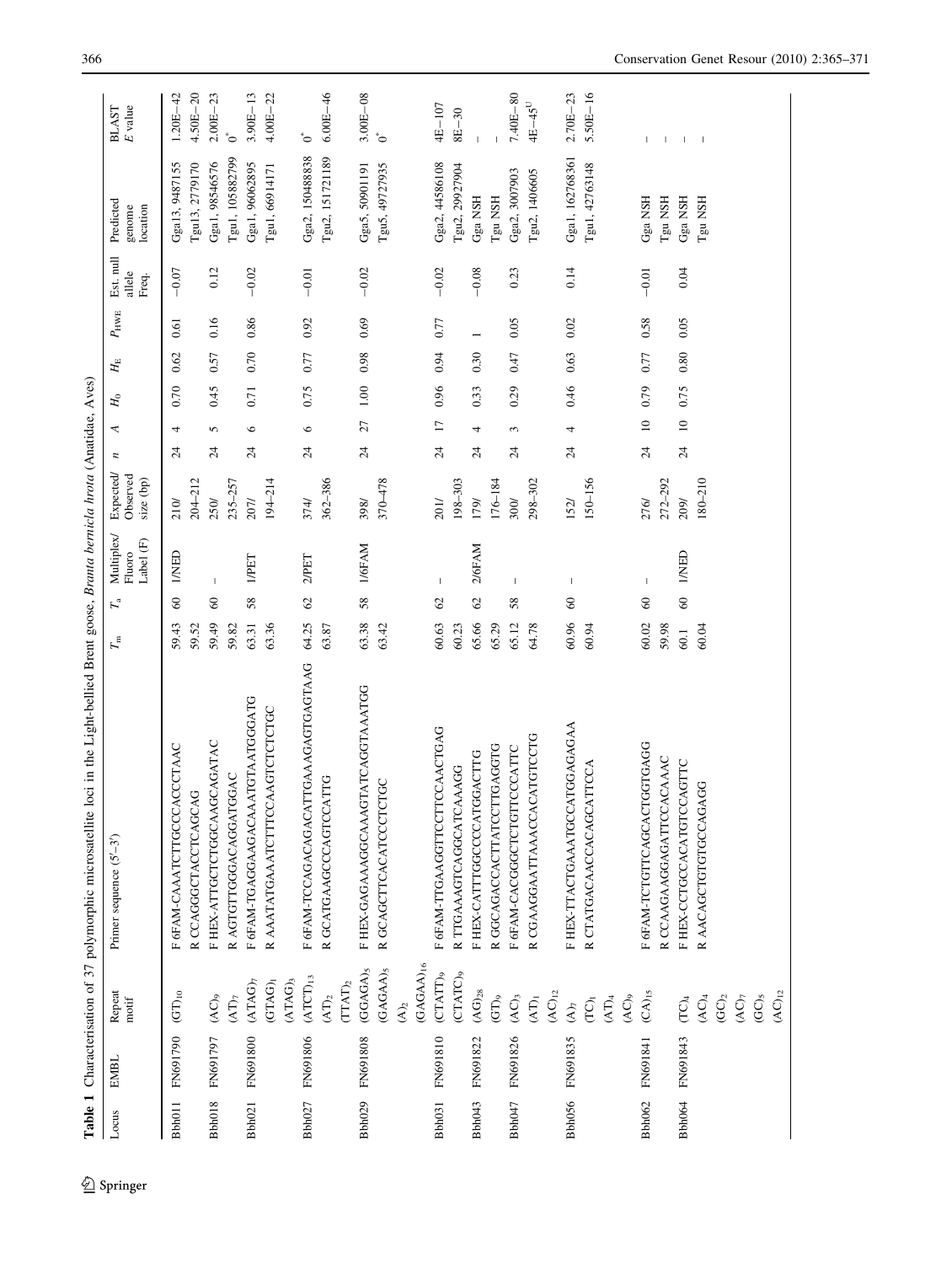|                    | Table 1 continued                    |                                  |                                      |                                                                                         |                                    |                  |                 |                 |             |                                  |           |                                 |                                                  |
|--------------------|--------------------------------------|----------------------------------|--------------------------------------|-----------------------------------------------------------------------------------------|------------------------------------|------------------|-----------------|-----------------|-------------|----------------------------------|-----------|---------------------------------|--------------------------------------------------|
| Locus              | EMBL                                 | Repeat<br>$m$ otif               | Primer sequence $(5'-3')$            | Multiplex/<br>Label (F)<br>Fluoro<br>$\Gamma_{\rm a}$<br>$T_{\scriptscriptstyle \rm m}$ | Expected/<br>Observed<br>size (bp) | $\boldsymbol{z}$ | 4               | $\mathcal{H}_0$ | $H_{\rm E}$ | allele<br>Freq.<br>$P_{\rm HWE}$ | Est. null | Predicted<br>genome<br>location | $\cal E$ value<br><b>BLAST</b>                   |
| Bbh068             | FN691847                             | $(AC)$ <sub>8</sub>              | F 6FAM-TATCACGAGCGAGTACCG            | $\mathbf{I}$<br>$\infty$<br>59.89                                                       | 244/                               | $\overline{24}$  | $\infty$        | 0.60            | 0.80        | 0.35                             | 0.12      | Gga1, 85096045                  | $2.00E - 93$                                     |
|                    |                                      | $\widetilde{\text{GC}}_1$        | R GGCCAGGATTTCATTCTTTG               | 59.5                                                                                    | $180 - 210$                        |                  |                 |                 |             |                                  |           | Tgu1, 94338347                  | $3.00E-85$                                       |
|                    |                                      | $(AC)_6$                         |                                      |                                                                                         |                                    |                  |                 |                 |             |                                  |           |                                 |                                                  |
|                    | Bbh070 FN691849                      | $\rm{(AC)}_3$                    | F 6FAM-TGAATCAATTCAAGCTGAGTCC        | 2VIC<br>60<br>59.32                                                                     | 151/                               | $\overline{24}$  | 5               | 0.82            | 0.82        | 0.82                             | $-0.01$   | Gga14, 5688707                  | $3.00E - 30$                                     |
|                    |                                      | $\left( \mathrm{AT}\right) _{1}$ | R GTTTCCCAACAGTTCCCAAC               | 59.28                                                                                   | 147-159                            |                  |                 |                 |             |                                  |           | Tgu14, 9912941                  | $1.30E-11$                                       |
|                    |                                      | $\widehat{\text{G}}$             |                                      |                                                                                         |                                    |                  |                 |                 |             |                                  |           |                                 |                                                  |
|                    |                                      | $(AC)_{16}$                      |                                      |                                                                                         |                                    |                  |                 |                 |             |                                  |           |                                 |                                                  |
| Bbh075             | FN691854                             | (AAGAGAGG) <sub>8</sub>          | F 6FAM-GTGGGTTTCATTGTTCGTTCAGG       | $\overline{\phantom{a}}$<br>58<br>64.83                                                 | 392/                               | $\overline{24}$  | 22              | 0.88            | 0.93        | 0.63                             | 0.02      | Gga1, 27868755                  | $2.00E - 20$                                     |
|                    |                                      | $(GGAA)_{5}$                     | R TGTCCTTGGTCATCTTTCAAGCAG           | 64.84                                                                                   | 268-424                            |                  |                 |                 |             |                                  |           | Tgu1A, 25498321                 | $\tilde{\mathbf{C}}^*$                           |
| Bbh080             | FN691859                             | $\rm{(GA)_{16}}$                 | F 6FAM-TTTCAGTGTGGTCCTGGAATG         | <b>IVVIC</b><br>$\pmb{\mathcal{S}}$<br>60.94                                            | 184/                               | $\overline{24}$  | $\overline{13}$ | 0.79            | 0.88        | 0.22                             | 0.05      | Gga NSH                         |                                                  |
|                    |                                      |                                  | R TTTATCTAGACTACCCAACAATAGCTCTG      | 60.71                                                                                   | $164 - 208$                        |                  |                 |                 |             |                                  |           | Tgu NSH                         |                                                  |
|                    | Bbh083 FN691862 (AAAT) <sub>5</sub>  |                                  | F 6FAM-TCAGGAAAAGTCTGGTGTCTGAA       | T<br>58<br>61.19                                                                        | 243/                               | $\overline{24}$  | $\circ$         | 0.44            | 0.44        | 0.23                             | 0.02      | Gga2, 7051280                   | $4E - 168$ <sup>*</sup>                          |
|                    |                                      |                                  | R GAAACGTTGCTGTTTCAAATTCT            | 60.85                                                                                   | 209-255                            |                  |                 |                 |             |                                  |           | Fgu2, 7767759                   | $\text{I}\,\text{E}-\text{I}\,\text{9}^\text{U}$ |
|                    | Bbh086 FN691865 (GATA) <sub>14</sub> |                                  | F HEX-TTTGCCATGAACTTCTCTTTGG         | J.<br>$\mathcal{O}$<br>61.48                                                            | 205/                               | $\overline{c}$   | $\mathbf{13}$   | 0.96            | 0.90        | 0.86                             | $-0.05$   | Gga1, 154050787                 | $4E - 32$ <sup>*</sup>                           |
|                    |                                      |                                  | R ATGAGCAACAGATTTCATACAGCTC          | $\overline{6}$                                                                          | 198-262                            |                  |                 |                 |             |                                  |           | Igu1, 44967106                  | $1.00E - 22$                                     |
|                    | Bbh087 FN691866 (GAAA) <sub>8</sub>  |                                  | F 6FAM-GCTGGTTGGATACAGACCATTCC       | $\overline{1}$<br>$\infty$<br>63.98                                                     | 340/                               | $\overline{24}$  | 28              | 0.96            | 0.99        | 0.03                             | 0.003     | Gga4, 27974814                  | $4.00E - 79$                                     |
|                    |                                      |                                  | R TGCAAATCTGCGTGTGTTTGTC             | 64.38                                                                                   | $267 - 395$                        |                  |                 |                 |             |                                  |           | Tgu4, 1119997                   | $2.30E - 27$                                     |
| Bbh089             | FN691868 (GAAAA)6                    |                                  | F 6FAM-GGAGAAGGCAGGAAGAAGCAC         | 2/NED<br>$\degree$<br>65                                                                | 384/                               | $\overline{24}$  | $\overline{15}$ | 1.00            | 0.98        | 0.33                             | $-0.02$   | Gga1, 11879764                  | $2.00E - 51$                                     |
|                    |                                      |                                  | R GGCTCGTGTCCTGCAGTCAG               | 64.56                                                                                   | 362-422                            |                  |                 |                 |             |                                  |           | Tgu1A, 9983440                  | $1.90E - 21$                                     |
| Bbh091             | FN691870                             | $(TTCTT)_{6}$                    | F HEX-GCAGACTGCAGACTTCCCTTCG         | T<br>$\mathcal{O}$<br>65.82                                                             | 389/                               | $\overline{24}$  | 36              | 0.96            | 6.99        | 0.54                             | 0.003     | Gga1, 82614294                  | $4.00E - 48$                                     |
|                    |                                      |                                  | R GTGGTGGAAGGCCCACCTG                | 66.19                                                                                   | 320-500                            |                  |                 |                 |             |                                  |           | Tgu1, 91648919                  | $2E-133$ <sup>*</sup>                            |
| Bbh094             | FN691873                             | (TTC)                            | F HEX-CCCTGCAACTCATTCCATGC           | T<br>58<br>63.87                                                                        | 329                                | $\overline{24}$  | 38              | 0.96            | 0.99        | 0.51                             | 0.006     | Gga2, 28256118                  | $.00E - 29$                                      |
|                    |                                      |                                  | R CTGTTGTCCCATGGTGTGATAATG           | 63.47                                                                                   | 222-390                            |                  |                 |                 |             |                                  |           | Tgu2, 47903235                  | $1.30E - 10$                                     |
| Bbh <sub>112</sub> | FN691891                             | $(TTCT)_{36}$                    | F HEX-GCATGCCTGCAAAAGTCAAGC          | 2VVIC<br>58<br>65.33                                                                    | 298/                               | $\overline{24}$  | 20              | 1.00            | 0.95        | 0.72                             | $-0.04$   | Gga1, 78980000                  | 8.60E-58                                         |
|                    |                                      |                                  | R TCATGCACCTGGGGAGAAGA               | 65.22                                                                                   | 245-356                            |                  |                 |                 |             |                                  |           | Tgu1, 88244272                  | $3.00E - 56$                                     |
| Bbh <sub>113</sub> | FN691892                             | $\left(\text{GATA}\right)_{12}$  | F 6FAM-ACCACACATGCAGCAAGTATAAATCTAGG | <b>IVIC</b><br>58<br>65.33                                                              | 294/                               | $\overline{24}$  | $\infty$        | 0.92            | 0.81        | 0.63                             | $-0.07$   | Gga1, 250153                    | $2.60E - 19$                                     |
|                    |                                      |                                  | R GGGTCTTCCTGCCTTGCTG                | 65.71                                                                                   | 237-299                            |                  |                 |                 |             |                                  |           | Tgu NSH                         |                                                  |
|                    | Bbh115 FN691894 (GAAA)6              |                                  | F HEX-AAATTGCCCTGCATCAGCAC           | I<br>58<br>63.41                                                                        | 462/                               | $\overline{24}$  | 29              | 0.78            | 0.98        | 0.001                            | 0.01      | Gga NSH                         |                                                  |
|                    |                                      |                                  | R TTCCATAAATAATTCCATTTCCTTTAATTAACTC | 64.5                                                                                    | 334-522                            |                  |                 |                 |             |                                  |           | Tgu NSH                         |                                                  |
|                    | Bbh120 FN691899 (GAAA)10             |                                  | F HEX-TCATTTCTTCTGACCTGCACTCTG       | 2/NED<br>58<br>63.04                                                                    | 237/                               | $\overline{24}$  | $\overline{11}$ | 0.96            | 0.95        | 0.52                             | $-0.02$   | Gga2, 121996868                 | $\circ$                                          |
|                    |                                      |                                  | CURLAUARACCLURUCUSTARILLUR           | 63.44                                                                                   | $67 - 243$                         |                  |                 |                 |             |                                  |           | Ton2 123539975                  | $13E - 10^{U}$                                   |

R ACTTGAAGGGCATTGAAACATACG

R ACTTGAAGGGCATTGAAACATACG

63.44

167–243

Tgu2, 123539975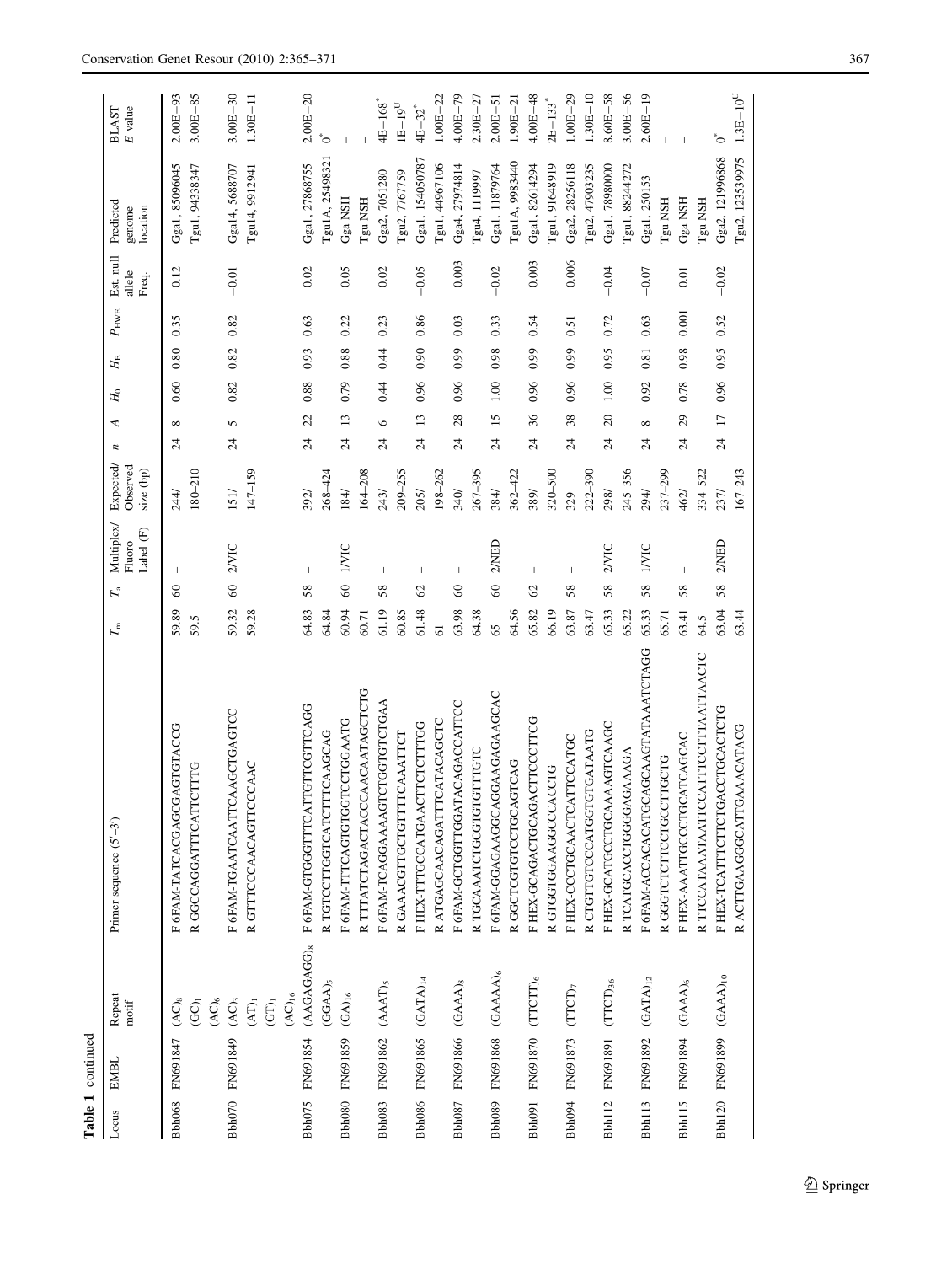|                    | Table 1 continued |                                    |                               |                   |                     |                                   |                                          |                  |                |             |             |               |                              |                                 |                         |
|--------------------|-------------------|------------------------------------|-------------------------------|-------------------|---------------------|-----------------------------------|------------------------------------------|------------------|----------------|-------------|-------------|---------------|------------------------------|---------------------------------|-------------------------|
| Locus              | EMBL              | Repeat<br>motif                    | Primer sequence $(5'-3)$      | $\mathcal{T}_{m}$ | $\Gamma_{\rm a}$    | Multiplex/<br>Label (F)<br>Fluoro | <b>Expected</b><br>Observed<br>size (bp) | $\boldsymbol{z}$ | ₹              | $H_{\rm 0}$ | $H_{\rm E}$ | $P_{\rm HWE}$ | Est. null<br>allele<br>Freq. | Predicted<br>genome<br>location | E value<br><b>BLAST</b> |
| Bbh <sub>123</sub> | FN691902          | $(AAA)_{22}$                       | F HEX-TGCAGCAGAGACGGGTAAA     | 60.6              | 58                  | 2/6FAM                            | <b>Z77/</b>                              | $\overline{c}$   | $\overline{z}$ | 0.92        | 0.97        | 0.35          | 0.02                         | Gga2, 89995309                  | $2.00E - 33$            |
|                    |                   |                                    | R GCTGTTATTTAGTCCTGAATTCACTTT | 60.6              |                     |                                   | $224 - 308$                              |                  |                |             |             |               |                              | Tgu2, 92831665                  | $3.30E - 44$            |
| Bbh126             | FN812687 (AT)4    |                                    | F 6FAM-TCCTTTAGCAGGGAACCTCAC  | 60.62             | $\degree$           | $\overline{\phantom{a}}$          | 23 <sub>I</sub>                          | $\overline{24}$  | 3              | 0.38        | 0.46        | 0.3           | $\overline{0}$ .             | Gga1, 154076317                 | $1.00E - 81$            |
|                    |                   | $(GA)_{11}$                        | R CAGGAGGCTAAGGCCATAAAG       | 60.22             |                     |                                   | 225-229                                  |                  |                |             |             |               |                              | Tgu1, 44995874                  | $3.80E - 45$            |
| <b>Bbh128</b>      | FN812689          | $(GA)_{10}$                        | F HEX-TTCCCTGTAACCCACCTCTG    | 59.96             | $\degree$           | $\mathbf{I}$                      | 199                                      | $\overline{24}$  | $\mathfrak{g}$ | 0.56        | 0.51        | 0.8           | $-0.06$                      | Gga2, 36636601                  | $1.50E - 48$            |
|                    |                   |                                    | R GCTTACATCTTGGCTGTTGG        | 59.76             |                     |                                   | 198-202                                  |                  |                |             |             |               |                              | Tgu2, 56804450                  | $9.10E - 18$            |
| Bbh129             | FN812690          | $\rm{(AT)_5}$                      | F 6FAM-GGGCAAAGACAGTTGTCAGC   | 60.84             | $\mathcal{O}$       | H                                 | 163/                                     | 23               | 5              | 0.66        | 0.65        | 0.41          | $-0.01$                      | Gga2, 63188208                  | $2.80E - 21$            |
|                    |                   | $(AC)_{11}$                        | R GCAAGAGTCCCTTTGGACAAC       | 61.04             |                     |                                   | $151 - 167$                              |                  |                |             |             |               |                              | Tgu2, 69661449                  | $1.60E - 18$            |
| Bbh130             | FN812691          | $(\mathsf{A})_{17}$                | F HEX-TGTTCTTCAGCATTTGATTGC   | 60.25             | $\infty$            | т                                 | 160/                                     | $\overline{24}$  | $\mathbf 2$    | 0.12        | 0.11        |               | $-0.02$                      | Gga1, 73312401                  | $8.50E - 49$            |
|                    |                   | $\left(\mathrm{GA}\right)_{11}$    | R TTTCCTTAAGTAACCATGCAATCC    | 60.56             |                     |                                   | $51 - 157$                               |                  |                |             |             |               |                              | Tgu1A, 61655965                 | $1.50E - 54$            |
| Bbh <sub>131</sub> | FN812692          | $\widehat{\text{G}}$ )<br>of       | F HEX-TTTCCTCCCTTCCATCCAG     | 59.99             | $\pmb{\mathcal{S}}$ |                                   | 120                                      | $\overline{24}$  | ७              | 0.47        | 0.84        | $\circ$       | 0.26                         | Gga1, 139510365                 | $2.00E - 54$            |
|                    |                   | $(A)_9$                            | R GTACCTCTCCGCCGTGTG          | 60.27             |                     |                                   | $112 - 124$                              |                  |                |             |             |               |                              | Tgu1, 28358130                  | $8.20E - 47$            |
|                    |                   | $(AT)_6$                           |                               |                   |                     |                                   |                                          |                  |                |             |             |               |                              |                                 |                         |
| Bbh <sub>133</sub> | FN812694          | $\rm{(TC)_{10}}$                   | F 6FAM-TGCCTGAGATTATTGGGACTC  | 59.14             | $\degree$           |                                   | 199                                      | $\overline{24}$  | $\circ$        | 0.54        | 0.79        | 0.004         | 0.17                         | Gga11, 4542779                  | $2.00E - 16$            |
|                    |                   |                                    | R ATCGCGACGTCAGTAAACAG        | 58.95             |                     |                                   | 197-207                                  |                  |                |             |             |               |                              | Tgu11, 8394313                  | $4.30E - 17$            |
| Bbh135             | FN812696 (TATC)4  |                                    | F HEX-GGAGGTGCAAAGAGATGAGC    | 59.96             | $\degree$           | <b>IVPET</b>                      | 257/                                     | $\overline{24}$  | 5              | 0.62        | 0.75        | 0.67          | 0.08                         | Gga5, 15904566                  | $6.50E - 63$            |
|                    |                   | (TAATC) <sub>1</sub>               | R TGCTATCTGGTTTCCCGTATG       | 59.97             |                     |                                   | $251 - 267$                              |                  |                |             |             |               |                              | Tgu5, 14758685                  | $1.40E - 28$            |
|                    |                   | $\rm(TATC)_7$                      |                               |                   |                     |                                   |                                          |                  |                |             |             |               |                              |                                 |                         |
| Bbh136             | FN812697          | $\left( \mathrm{AG} \right)_{18}$  | F HEX-TCTCTCTTGGAGCTCTGCTG    | 58.57             | 60                  | 1/6FAM                            | 147/                                     | $\overline{24}$  | $\overline{ }$ | 0.75        | 0.71        | 0.32          | $-0.03$                      | Gga2, 133226667                 | $LE-14$                 |
|                    |                   |                                    | R GCCATGAAGAGGTATTGTGC        | 58.17             |                     |                                   | $133 - 153$                              |                  |                |             |             |               |                              | Tgu2, 134802087                 | $\mathbf{C}^*$          |
| Bbh <sub>137</sub> | FN812698          | $(GT)_{8}$                         | F HEX-GGGTTCCAGATGCACATACC    | 60.2              | $\degree$           |                                   | 248/                                     | $\overline{24}$  | 1              | 0.79        | 0.65        | 0.32          | $-0.12$                      | Gga NSH                         | $\overline{1}$          |
|                    |                   | (ATCCCTCTG)1                       | CCAAGCAC<br>R GAAATGGCAATT    | 60.46             |                     |                                   | 246-258                                  |                  |                |             |             |               |                              | Tgu NSH                         | $\overline{1}$          |
|                    |                   | $\hat{A}$ ) <sub>9</sub>           |                               |                   |                     |                                   |                                          |                  |                |             |             |               |                              |                                 |                         |
|                    |                   | $\rm (AT)_6$                       |                               |                   |                     |                                   |                                          |                  |                |             |             |               |                              |                                 |                         |
| Bbh008             | FN691787          | ${\sf (AAA)}_3$                    | F HEX-GCATIGTATGGGGAGGACAG    | 60.34             | $\infty$            | L                                 | 189                                      | 25               |                | 0.72        | 0.63        | 0.24          | $-0.08$                      | GgaZ, 18652977                  | $3.00E - 17$            |
| (Z-linked)         |                   | (AAAAC) <sub>4</sub>               | R CCAAACTTTCTCCGTGCAG         | 60.8              |                     |                                   | 185-192 (M)                              | $\overline{24}$  | 3              | 0.00        |             |               |                              | TguZ, 49706592                  | $4.40E - 07$            |
|                    |                   | (AAACC) <sub>2</sub><br>$(AAAC)_3$ |                               |                   |                     |                                   | 185-192 (F)                              |                  |                |             |             |               |                              |                                 |                         |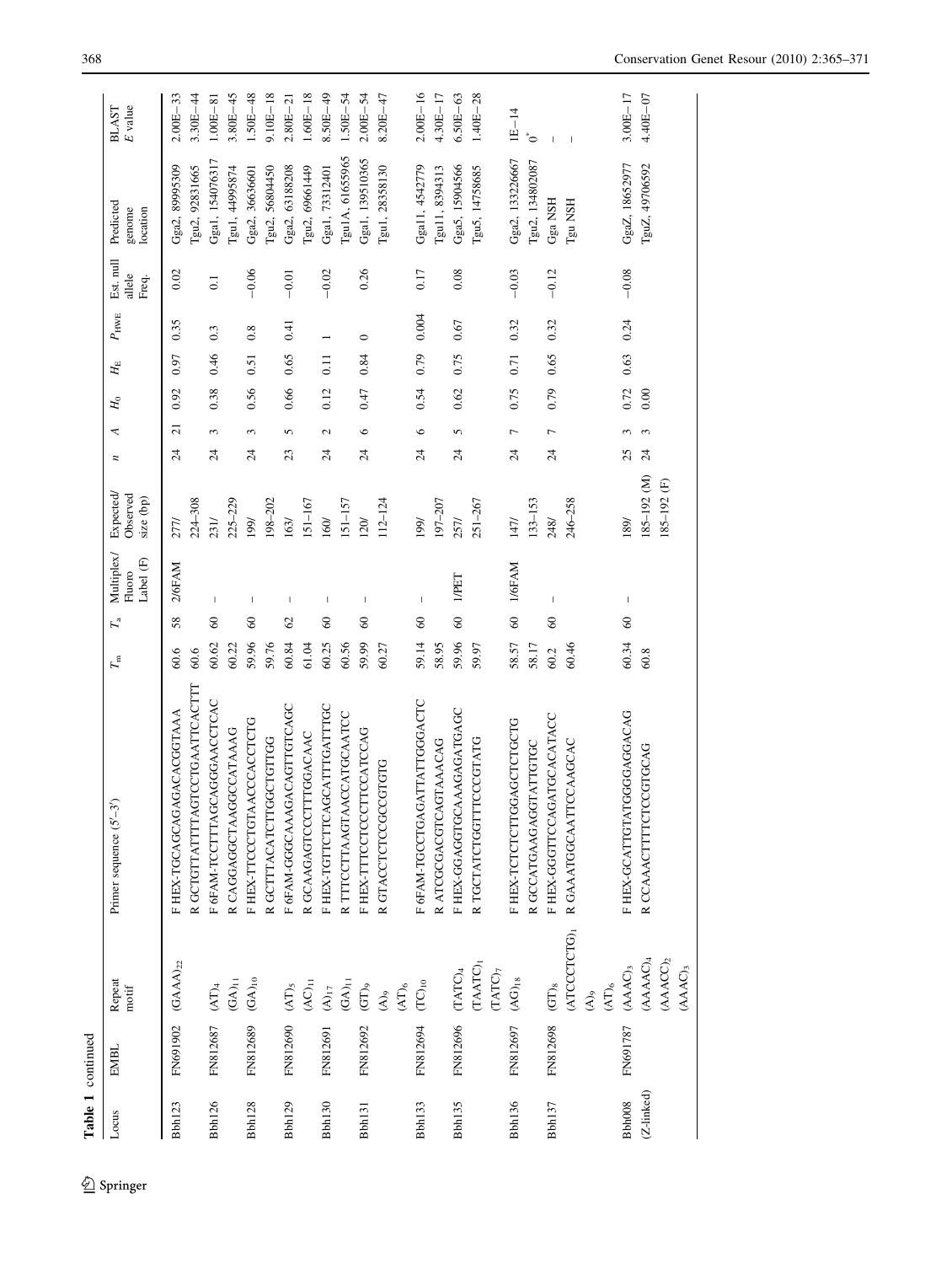$|$   $\vec{e}$ 

| Locus                       | EMBL                       | motif                                                               | Repeat Primer sequence $(5'-3')$                                                                                                                                                                                                                                                                                                                                                                          |       | Label (F) | $T_{\rm m}$ $T_{\rm a}$ Multiplex/ Expected/<br>Fluoro Observed<br>Observed<br>size (bp) |       |  |                                      | <i>n</i> $A$ $H_0$ $H_E$ $P_{HWE}$ Est. null Predicted<br>allele<br>Freq. | genome<br>location                     | <b>BLAST</b><br>E value |
|-----------------------------|----------------------------|---------------------------------------------------------------------|-----------------------------------------------------------------------------------------------------------------------------------------------------------------------------------------------------------------------------------------------------------------------------------------------------------------------------------------------------------------------------------------------------------|-------|-----------|------------------------------------------------------------------------------------------|-------|--|--------------------------------------|---------------------------------------------------------------------------|----------------------------------------|-------------------------|
| (Z-linked)<br><b>Bbh067</b> | FN691846 (AG) <sub>1</sub> | $\widetilde{A}$ G) <sub>14</sub><br>$(AG)$ <sub>4</sub><br>$(AA)_1$ | FHEX-GCATGTTCACAGCAGGAATG 60.27 60<br>(AAG) <sub>1</sub> R TGGCAGGAAATATGAGGTCTG                                                                                                                                                                                                                                                                                                                          | 60.08 |           | $242 - 248$ (M) $24$<br>242-248 (F)<br>247/                                              | 40.00 |  | $25 \t4 \t0.68 \t0.69 \t0.24 \t0.01$ |                                                                           | GgaZ, 39611374 $0^*$<br>TguZ, 52672100 | $5.90E - 11$            |
|                             |                            |                                                                     | Tan Melting temperature; T <sub>an</sub> annealing temperature; n, number of unrelated light-bellied Brent goose, Branta bernicia hrota individuals genotyped; A, number of alleles; M, males; F, females; H <sub>O</sub> , observed<br>heterozygosity; H <sub>E</sub> , expected heterozygosity; P <sub>HWE</sub> , Hardy-Weinberg equilibrium test P-value as identified by GENEPOP v3.4 (Rousset 2008) |       |           |                                                                                          |       |  |                                      |                                                                           |                                        |                         |

Chromosome Location: UHits to Unknown Chromosome in zebra finch also detected; \* Assigned by indirect BLAST (methods as in Dawson et al. [2007](#page-5-0)); NSH—No significant hits

Chromosome Location: <sup>11</sup>Hits to Unknown Chromosome in zebra finch also detected; \* Assigned by indirect BLAST (methods as in Dawson et al. 2007); NSH-No significant hits

Table 1 continued

continued

PCR mix (QIAGEN Inc.; Kenta et al. [2008\)](#page-5-0). PCR amplification was performed using a DNA Engine Tetrad 2 thermal cycler (MJ Research, Bio-Rad, Hemel Hempstead, Herts., UK) with the following program:  $95^{\circ}$ C for 15 min, followed by 35 cycles of  $94^{\circ}$ C for 30 s, annealing temperature (Table [1\)](#page-1-0) for 90 s,  $72^{\circ}$ C for 1 min, and finally  $60^{\circ}$ C for 30 min. Amplified products were loaded an ABI 3730 48-well capillary DNA Analyser (Applied Biosystems, California, USA) and allele sizes were assigned using GENEMAPPER v3.7 (Applied Biosystems, California, USA). Individuals were sex-typed with the Z002A primer set (Dawson [2007\)](#page-5-0) to enable the identification of sex-linked loci.

Of the 52 loci tested in two individuals, 9 loci did not did not amplify or produced non-specific product, 6 were monomorphic and 37 were polymorphic (Table [1\)](#page-1-0). These 37 polymorphic loci were then typed in 24 unrelated individuals (12 male/12 female) belonging to the ECHA population and sampled at Ringneil Quay in Strangford Lough, Northern Ireland (Co-ordinates: 54.51584 N, 5.64585 W). The 37 polymorphic loci displayed between 2 and 38 alleles when genotyped in the 24 individuals. Two loci (Bbh008, Bbh067) displayed a genotype pattern consistent with linkage to the Z chromosome with both loci being homozygous in all 24 female individuals amplified but were heterozygous or homozygous in 25 males. A Fisher's Exact test comparing numbers of male and female homozoygotes confirmed that both loci were Z-linked (both *P*-values  $\leq 0.001$ ). Observed and expected heterozygosities, and predicted null allele frequencies were calculated using CERVUS v3.0.3 (Kalinowski et al. [2007\)](#page-5-0). Tests for departures from Hardy– Weinberg equilibrium and assessment of genotypic disequlibrium were conducted in GENEPOP v3.4 (Rousset [2008](#page-6-0)). Three loci deviated from Hardy–Weinberg equilibrium after correction for multiple tests (Bbh115, Bbh131, Bbh133) (Rice [1989\)](#page-6-0). Seven loci displayed a high predicted null allele frequency (Table [1](#page-1-0)). Nine pairs of loci showed evidence of linkage disequilibrium (Bbh018–Bbh056, Bbh021–Bbh129, Bbh027–Bbh115, Bbh043–Bbh070, Bbh083–Bbh135, Bbh 083–Bbh136, Bbh112–Bbh062, Bbh113–Bbh086, Bbh126– Bbh056) however following a sequential Bonferroni correction, no pairs of loci showed evidence of linkage disequilibrium. Fifteen markers were selected for the creation of a multiplex marker set (Table [1\)](#page-1-0).

Predicted chromosome locations were assigned by comparing the sequence of the Light-bellied Brent goose with the location of its sequence homolog on the chicken (Gallus gallus) genome and zebra finch (Taeniopygia guttata) genome assemblies (methods as in Dawson et al. [2006](#page-5-0), [2007](#page-5-0)). A genome map was prepared using MapChart software (Voorrips [2002](#page-6-0)) (Fig. [1\)](#page-5-0). Two loci were less than 1 Mb apart in the chicken genome (Bbh086 and Bbh126) and therefore may be physically linked in the Light-bellied Brent goose.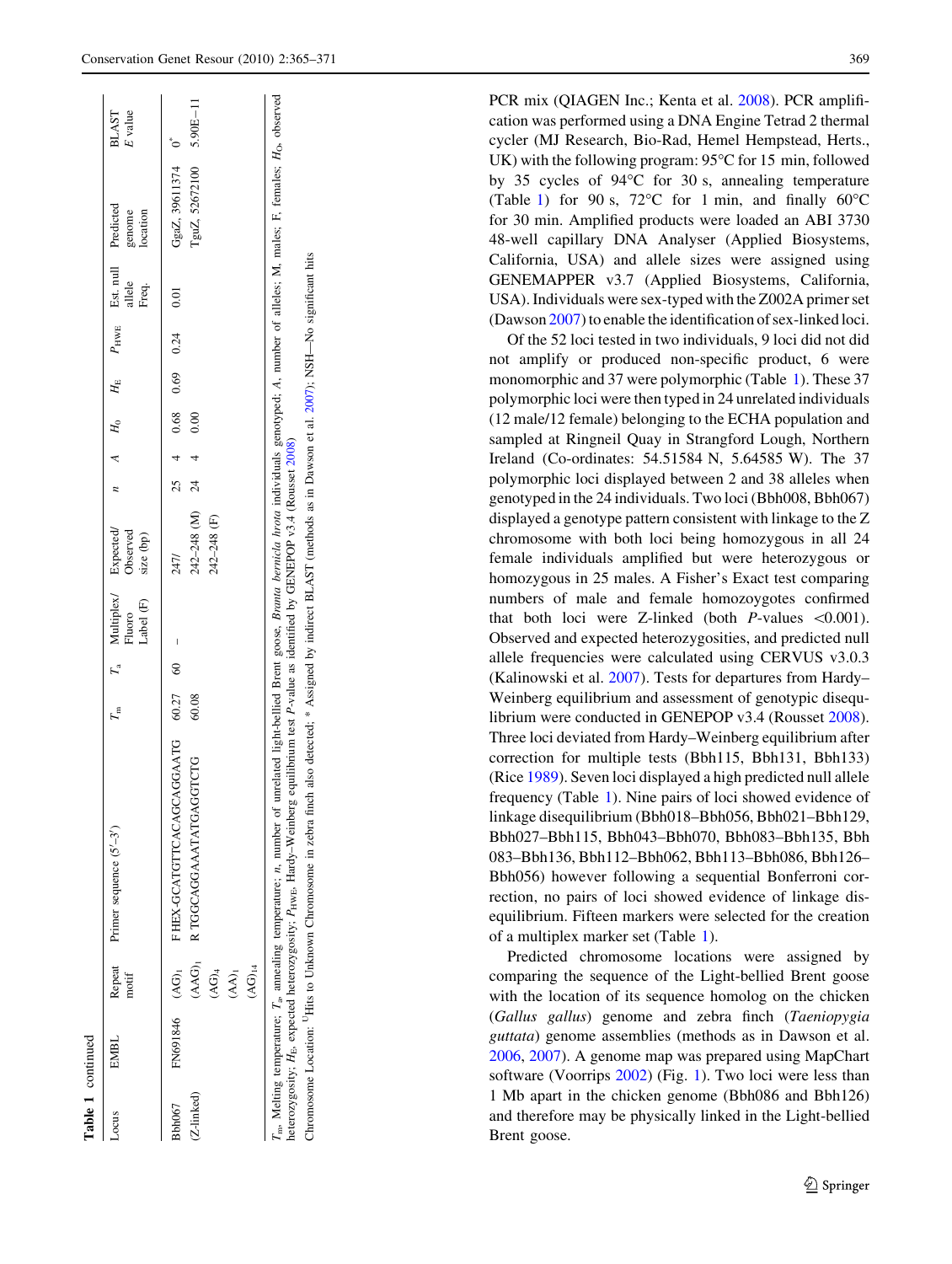<span id="page-5-0"></span>

Fig. 1 Chromosomal locations on the chicken (Gallus gallus) and zebra finch (Taeniopygia guttata) assembled genomes of thirty-one microsatellite loci which are polymorphic in the Light-bellied Brent goose (Branta bernicla hrota)—location assignments were based on sequence homology and BLAST comparisons made against the zebra finch genome assembly (using the assembled zebra finch genome as released on 5/3/2009 version Taeniopygia guttata-1.1 [http://www.ncbi.](http://www.ncbi.nlm.nih.gov/genome/seq/BlastGen/BlastGen.cgi?taxid=59729) [nlm.nih.gov/genome/seq/BlastGen/BlastGen.cgi?taxid=59729](http://www.ncbi.nlm.nih.gov/genome/seq/BlastGen/BlastGen.cgi?taxid=59729)) and chicken genome assembly (using the assembled chicken genome as released on 29/11/2006 version Gallus gallus-2.1 [http://www.ncbi.](http://www.ncbi.nlm.nih.gov/genome/seq/BlastGen/BlastGen.cgi?taxid=9031) [nlm.nih.gov/genome/seq/BlastGen/BlastGen.cgi?taxid=9031](http://www.ncbi.nlm.nih.gov/genome/seq/BlastGen/BlastGen.cgi?taxid=9031)). Genome

These polymorphic microsatellites will be useful for population genetics studies of Branta bernicla and may also be of utility in studies of endangered congeners such as the Hawaiian goose (Branta sandvicensis) and the redbreasted goose (Branta ruficollis).

Acknowledgments Gudmundur A. Gudmundsson supervised the catch of geese in Alftanes, Iceland. Richard Inger and Kendrew Colhoun provided samples from additional individuals. Graham McElwaine administrates the Brent goose ringing database containing the catch locations of the birds we genotyped. Terry Burke provided helpful advice on the genetic work. This work was funded by the Natural Environment Research Council (NERC) and performed at the NERC Biomolecular Analysis Facility at the University of Sheffield.

## References

Armour JAL, Neumann R, Gobert S, Jeffreys AJ (1994) Isolation of human simple repeat loci by hybridization selection. Hum Mol Genet 3:599–605

locations in the chicken and zebra finch genomes were checked by performing a WU-BLAST 2.0 implemented on the Washington University webpage <http://genomeold.wustl.edu/tools/blast/> (using a DUST/SEG filter and RepeatMasker). Sequence is also homologous to a region on the ''Unknown'' chromosome which may be due to an assembly error where the sequence has not been removed from the Unknown chromosome when it was assigned to a named chromosome. \* Sequences with no significant hits in either the chicken or zebra finch were subsequently assigned using an indirect BLAST (methods as in Dawson et al. 2007). Gga: chicken (Gallus gallus) chromosome name; Tgu: zebra finch (Taeniopygia guttata) chromosome name

- Dawson DA (2007) Genomic analysis of passerine birds using conserved microsatellite loci. PhD Thesis, University of Sheffield, UK
- Dawson DA, Burke T, Hansson B et al (2006) A predicted microsatellite map of the passerine genome based on chicken– passerine sequence similarity. Mol Ecol 15:1299–1320
- Dawson DA, Akesson M, Burke T et al (2007) Gene order and recombination rate in homologous chromosome regions of the chicken and a passerine bird. Mol Biol Evol 24:1537–1552
- Eaton MA, Brown AD, Noble DG, Musgrove AJ, Hearn R, Aebischer NJ, Gibbons DW, Evans A, Gregory RD (2009) Birds of conservation concern 3: the population status of birds in the United Kingdom, Channel Islands and the Isle of Man. Br Birds 102:296–341
- Glenn TC, Schable NA (2005) Isolating microsatellite DNA loci. Methods Enzymol 395:202–222
- Kalinowski ST, Taper ML, Marshall TC (2007) Revising how the computer program CERVUS accommodates genotyping error increases success in paternity assignment. Mol Ecol 16:1099– 1106
- Kenta T, Gratten J, Hinten G, Slate J, Butlin RK, Burke T (2008) Multiplex SNP-SCALE: a cost-effective medium-throughput SNP genotyping method. Mol Ecol Res 8:1230–1238